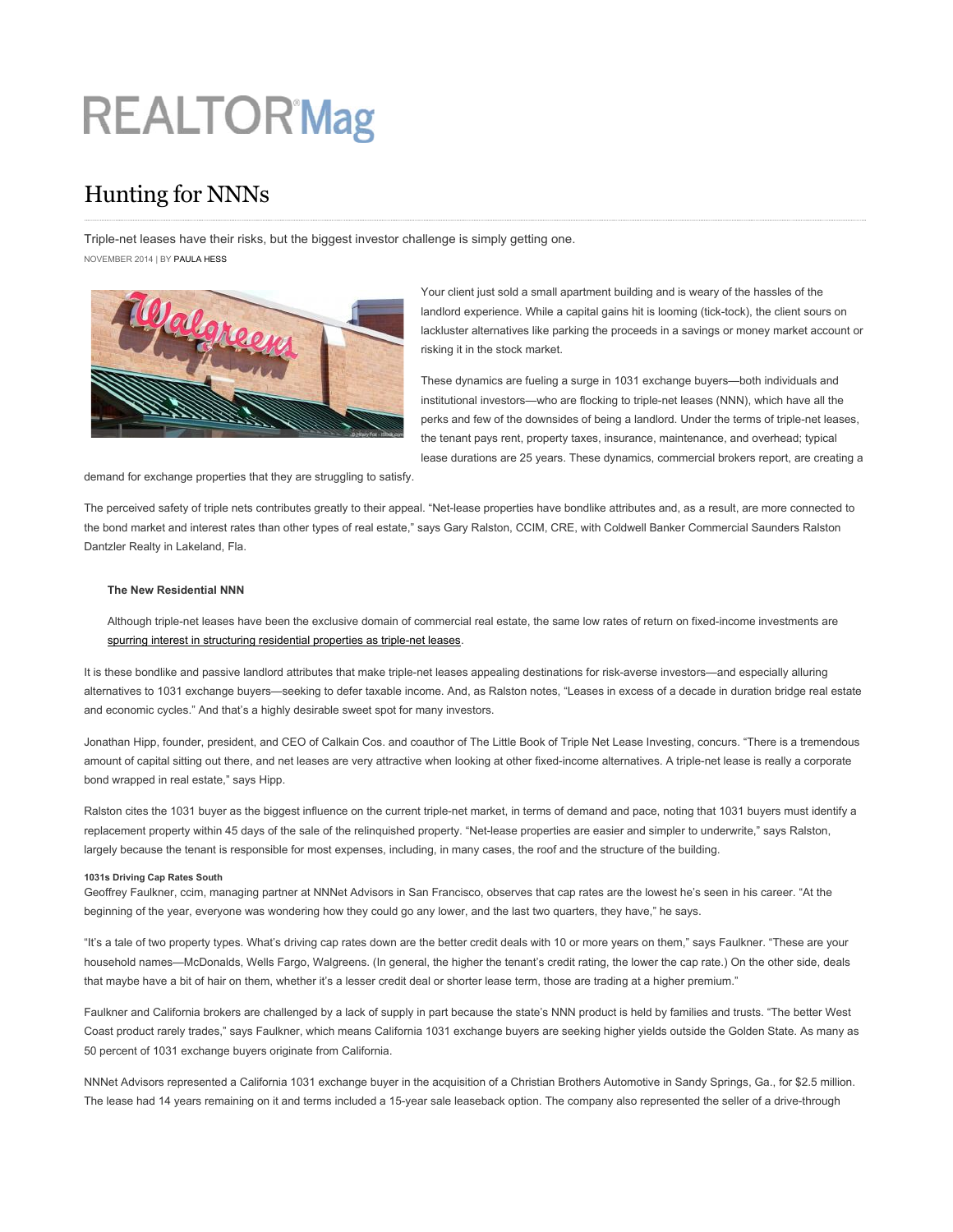Starbucks in Oklahoma City. This short-term lease (three-and-a-half years) fell out of contract a couple of times due to financing. "That's what dragged out the deal. The price per square foot on a drive-through is very high. We had to comp that out," Faulkner explains.

"I deal with buyers and sellers all over the country," he adds, "and they always say, 'I cannot compete with the California exchange buyer, because they will pay the most because they have to.' " Faulkner has noticed that institutional buyers and REITs that historically do not buy below 7 percent have settled for low cap rates. "Lately, I've seen them dip into the 6s, because they need to pay a dividend and their overhead."

Deborah Vannelli, CCIM, director of net-lease sales for Upland Real Estate Group Inc. in Minneapolis, has observed the same scenario. "There have been quite a few 1031s, but even the 1031 buyers, as of late, have been competing with the family trust investors and the institutional buyers, and that's primarily due to lack of product and demand. The institutional buyers and REITs need to achieve the goals they've set for Wall Street."

## Cap Rates on Triple Nets

In recent years, cap rates have trended down, averaging in the 5%-7% range last summer.

## **AVERAGE CAP RATES FOR MAIN NET LEASE SECTORS\***

| <b>Net Lease Sector</b> | <b>July 2014</b> | August 2014 |
|-------------------------|------------------|-------------|
| All retail              | 6.95%            | 6.58%       |
| Bank                    | 5.63%            | 5.35%       |
| Dollar store            | 7.88%            | 7.61%       |
| Pharmacy                | 6.25%            | 6.29%       |
| Automotive              | 7.08%            | 715%        |

Recent deals for Vannelli include a McDonald's ground lease that the investor acquired from a developer: \$1.6 million sales price, with a new 20-year lease that included 10 percent rent increases every five years and a 4 percent cap rate. "It is a ground lease so investors don't have depreciation, but they definitely do have appreciation of the property, and the building would revert to their ownership at whatever time McDonald's does not renew the lease. Many buyers prefer ground leases because the price point is lower, since they are not paying for the construction cost of the building. Even though it is a 4 percent cap rate, if they have rent increases every five years, it gives them a nice return overall."

\*August 2014 Calkain Cos. Monthly Net Lease Trend Report

Vannelli points to the retailer "at the corner of Happy & Healthy" as a

benchmark for NNN cap rates. "Walgreens is a good reference point throughout the years," she explains. "For 20 years the stores have been selling pretty consistently, depending on location or timeline," says Vannelli. Cap rates for the stores ranged from 8.25 percent to 9 percent in the 1995–1997 era, she notes, with the rates trending incrementally downward since then. The retailer's high creditworthiness is coveted by triple-net investors, because regardless, the chain will pay its rent. Earlier this year, Vannelli closed a Walgreens with 18 years left on a triple-net lease at a cap rate of 5.85 percent. "Today, Walgreens is trading at a 5.5 percent cap rate. Investors who acquire a Walgreens treat it like a bond with real estate."

Vannelli confirms that exchange buyers are driving down not only cap rates but also due diligence timelines. The high demand from all buyer types—1031s, family trusts, and REITs—drives higher prices and lower cap rates. Buyers of 1031 exchanges are tax-motivated and willing to pay more aggressive prices to ensure they satisfy their 1031 deadlines. Many triple-net lease properties have multiple offers with the investors offering a due diligence timeline of 14 days versus 21 or 30 days if paying cash for new construction properties. "Deals are closing at near or full asking price," says Vannelli, "and some sellers will not provide a financing timeline because there are several cash buyers waiting for every 10 buyers that need financing."

## **Triple-net Fundamentals**

- When cap rates decline, listing prices increase
- Cap rates are an inverse measure of risk
- Cap rates track Treasury interest rates
- Longer lease terms mean lower cap rates
- Tenant's creditworthiness + lease term affect the cap rate

Another recent sale for Vannelli was a Caribou Coffee with seven years on the lease term and rental options with rent increases. The buyer, a 1031 investor with financing, put 50 percent down. "The 6.5 percent cap rate worked because interest rates were low. The investor felt comfortable that the tenant would renew beyond the seven-year term," she says.

The strong demand for triple-net lease properties keeps Vannelli prospecting—reaching out to developers and tenants she's had relationships with for the past 10 to 15 years, as well as constantly calling developers of new properties. Not surprisingly, commercial brokers are reporting a lack of inventory. "It's a seller's market," says Calkain Cos.' Hipp.

## **A Generational Asset**

In June, Calkain Cos. closed a record-setting lease on a newly constructed CVS drugstore in Tysons Corner, Va. The drugstore chain constructed the building, which sits on one acre of land. "It's not uncommon for the tenant to build the building to get the depreciation in the triple-net lease world," Hipp explains. The property was listed in the fourth quarter of 2013, but as interest rates rose, several 1031 buyers' deals fell apart and the sellers took the property off the market. The property was relisted in early 2014 and garnered 10 offers, which were whittled down to three before the sellers opted for a buyer from the Middle East. The property garnered a staggering \$24.7 million, or \$1,915 per square foot, a record for CVS drugstores and a record low cap rate of 4.97 percent. "It's a generational asset," Hipp explains. This prized NNN will be "passed down to other family members," adds Hipp, who along with two Calkain advisers represented the sellers.